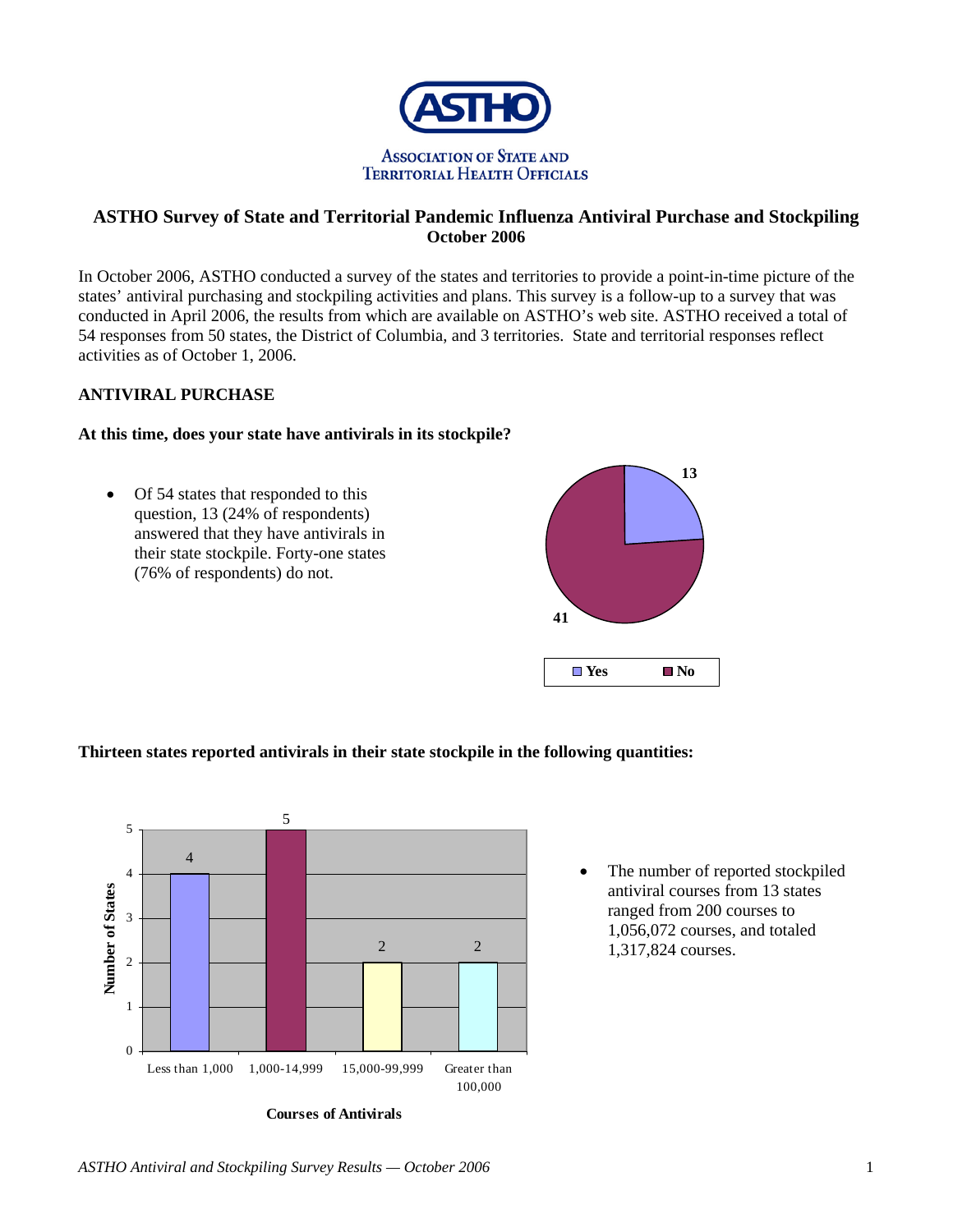#### **As of October 1, 2006, which of the following best describes your state's current thinking with regard to antiviral purchasing?**



**Current thinking as of O ctober 1, 2006 (53 total respondents)**

- Between August and October 2006, five states decided to reconsider their participation in the federal subsidy.
- As of October 1, 2006, 43 states (81% of respondents) are participating or will participate in the federal subsidy program.

- Ten states (19% of respondents) responded with "other." Additional comments provided by "other" respondents indicated that six states would participate pending the availability of funding, legislative approval, or appropriations. Two of these states were in discussions with their Governors' offices, while one state made recommendations for a state purchase, but funds were not appropriated.
- At the time of this survey, states were still awaiting inventory management information from the federal government on the possible eligibility of state antiviral purchases for the FDA's Shelf Life Extension Program and/or CDC's Strategic National Stockpile. Two states that responded "Other" is considering plans to purchase antivirals directly from the manufacturers so that they have the option to rotate stock within their state.

## **What is the quantity of treatment course purchases through the federal subsidy program that is being contemplated by your state?**



• Of the 51 state responses received, 33 (65% of respondents) states are planning to purchase the full amount allotted through the federal subsidy program. Seven (14% of respondents) states will purchase in excess of their federal allotment should supplies become available, and ten states (20% of respondents) will purchase less than their federal allotment. One state reported that they do not plan to purchase antivirals through the federal plan, but will purchase their antivirals directly from manufacturers.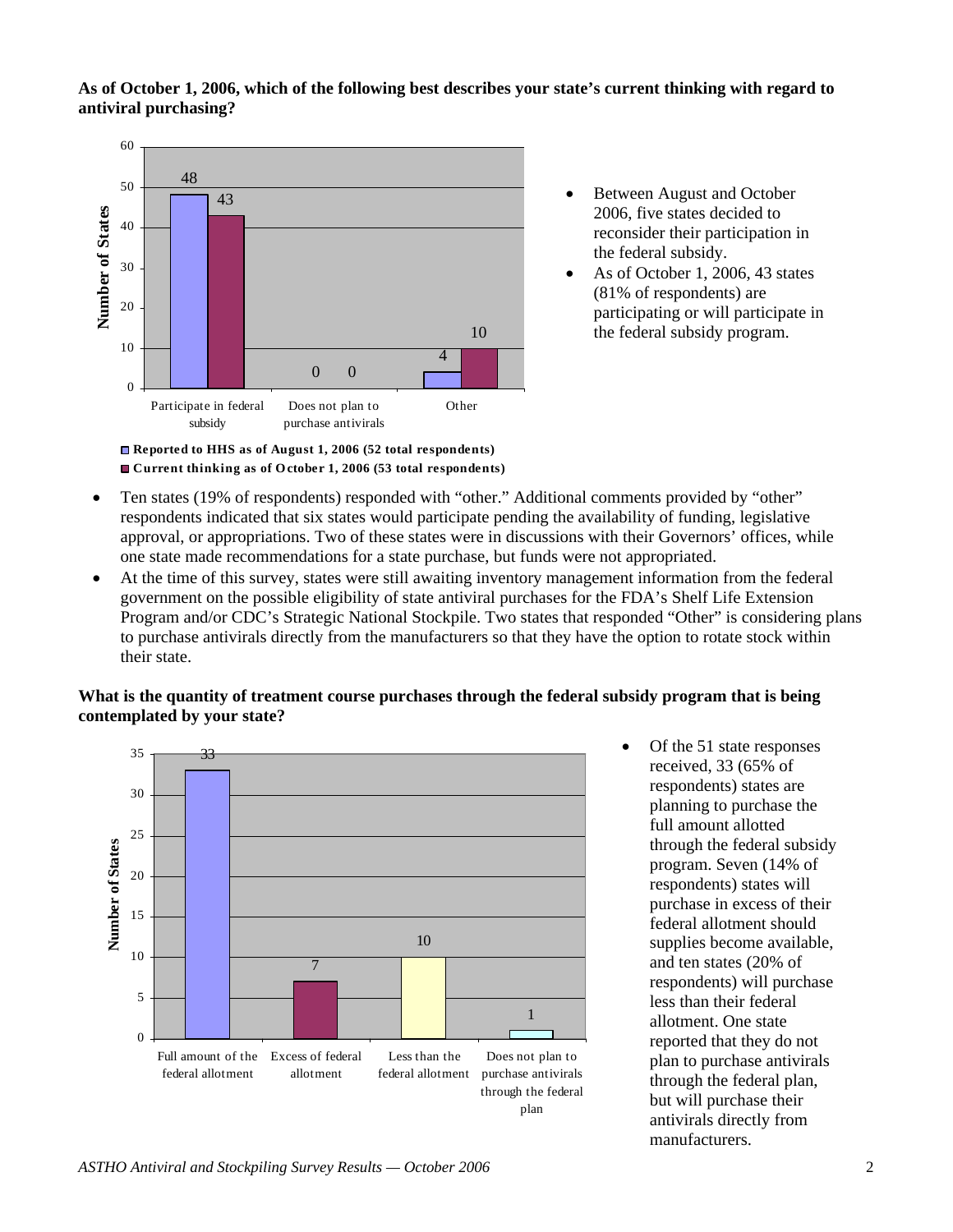#### **As of October 1, 2006, what is the total number of treatment courses that has been ordered under the federal contracts?**



- Of the 51 state responses received, 28 states (55% of respondents) had not ordered antiviral treatment courses under the federal contracts.
- Ten states (20% of respondents) had ordered less than 100,000 treatment courses.
- The number of treatment courses ordered ranged from 0 to 3,700,000 courses, and totaled 9,113,935 courses.

#### **As of October 1, 2006, have state funds been identified and put in place for antiviral purchase?**



- Of the 54 state respondents, 25 states (46% of states) have identified and put in place state funds for antiviral purchase. Twenty-nine states (54% of states) have not.
- HHS has mandated that all eligible entities respond in writing to HHS by December 29, 2006 to provide a formal purchase plan for their respective subsidized antiviral orders to be placed in the subsequent 18 months remaining of the federal subsidy program.
- Of the 25 states that reported having identified state funds for antiviral purchase, actual dollar amounts ranged from \$100,000 to \$54,648,000.
- Two states that have already procured \$1 million to \$1.6 million, are seeking additional state funding for more antivirals.



**Allocated State Funds to Purchase Antivirals**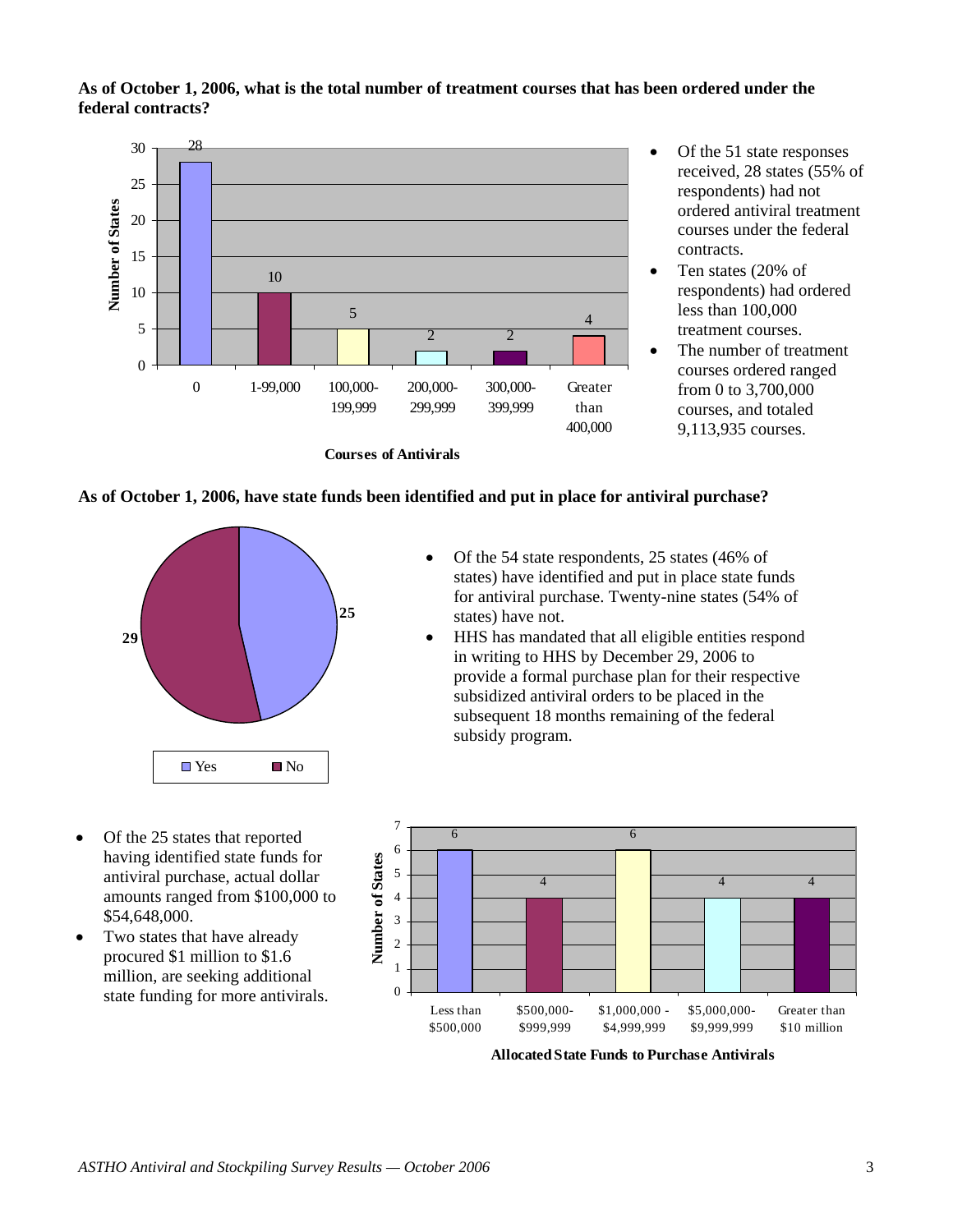

### **What mechanisms are being pursued to fund your state's share of the procurement?**

- Twenty-nine states reported pursuing emergency and/or special supplemental appropriations from their state legislature. The amount of appropriations reported ranged from \$363,340 to \$15,669,072.
- Five states reported that they would utilize existing funds in their Agency's state operating budgets. The amount of money reported ranged from \$280,000 to \$157 million. Twenty states reported utilizing funds that were or will be part of the routine annual budget process with amounts ranging from \$50,500 to \$54,648,000.
- Eighteen states plan to utilize federal funding subject to availability and federal agency approval, such as HRSA and DHS grant funding, and of the nine responses that reported "other," three states have yet to determine funding mechanisms.
- Seventeen states reported that they plan on sharing costs with other entities within their states, ranging from \$44,800 to \$6.5 million.

**States have 24 months to order and pay for their antiviral purchase under the federal antiviral contracts. In light of this timeline, within how many state fiscal years does your state plan to make its total antiviral purchase?** 



- Of 52 respondents, 30 (58% of respondents) states plan to complete their total antiviral purchase in 2 years.
- Nineteen states (37%) will make their antiviral purchase in 1 year.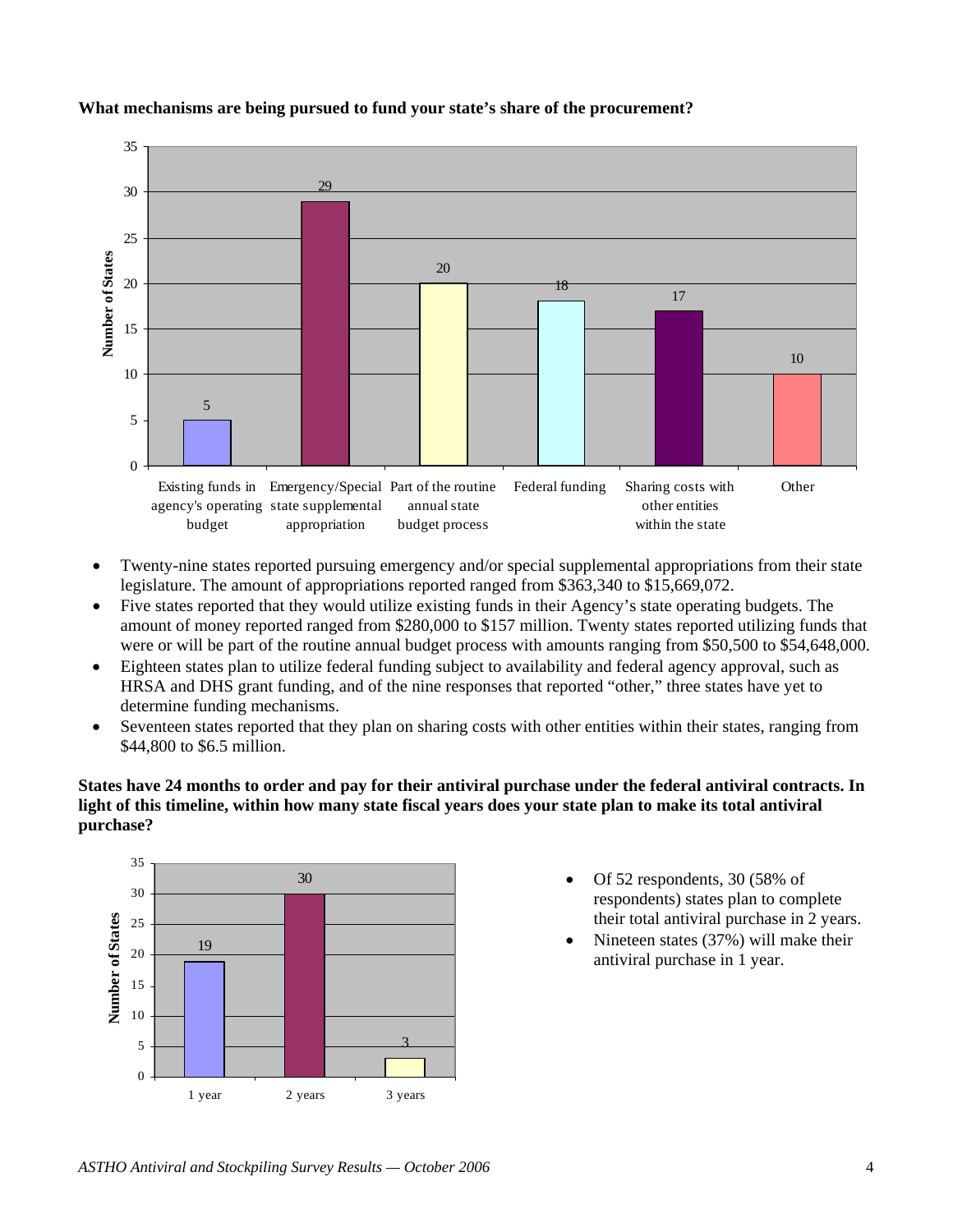**If your state is cost-sharing with other entities within the state to finance the antiviral purchase, with which entities is your state health agency partnering?** 



#### **INVENTORY MANAGEMENT**

**In lieu of using the Strategic National Stockpile and the Shelf Life Extension Program for state purchased antivirals, has your state identified and secured a location or mechanism to store and manage the purchased antivirals upon delivery?** 



- Of the 54 states that responded to this question, 35 states (65% of respondents) have identified a mechanism to store and manage their antiviral stockpile.
- Many states reported that they will store and manage their own antiviral stockpile. Those who responded with "other" reported storage with local health departments and hospitals.